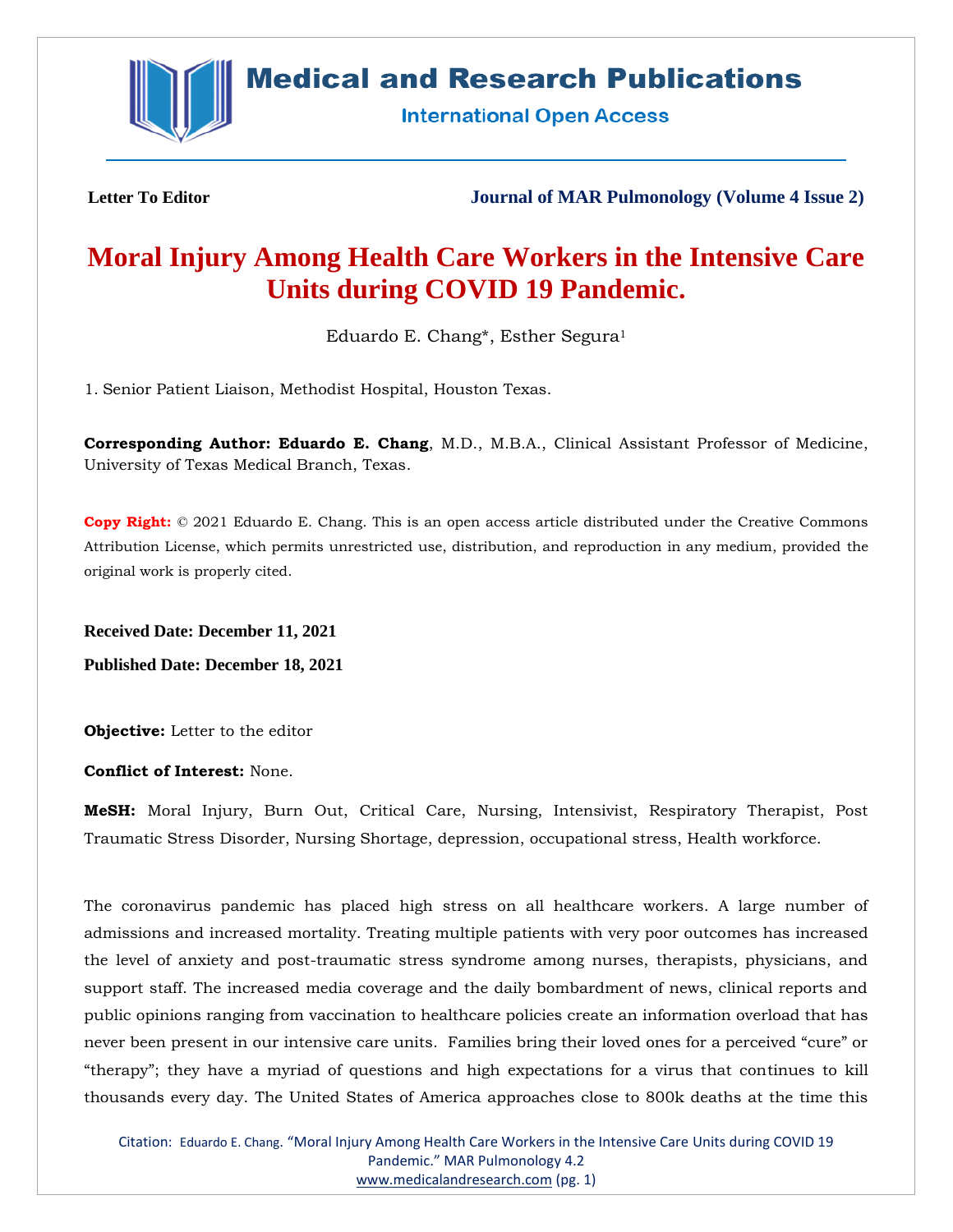#### **Journal of MAR Pulmonology (Volume 4 Issue 2)**

letter has been written. More deaths due to COVID 19 than the American civil war. Families upon bringing their loved ones to our intensive care units have consulted Dr. Google and want us to follow treatments that have no scientific validity but are the current trend on the internet. Medical personnel treat symptoms and provide therapies derived from multiple centers around the world, that have scientific validity. The combination of pressure from the family, limited treatment for a new disease in addition to the many gravely ill patients create an atmosphere of recurrent stress and psychological pressure for the healthcare worker. The Concept of "suck it up" from their superiors just makes the situation worse, forcing the healthcare worker to quit making the current shortage of health care providers even more pronounced.

What most people call "burned out" are cases of moral injury, the concept of moral injury comes from the history of war. This is defined as the intense psychological distress which can follow actions or lack of them which strongly clash with the individual's moral or ethical code.

Moral injury can cause strong feelings of shame, frustration, sadness, or anger. It was the feeling described by soldiers that returned from war. In the context of health care providers, it is created by an act of commission, the act of omission, or an act of betrayal. Some healthcare workers are not affected, some become affected as they are exposed to recurrent loss of life and unrealistic expectations from family, patients, and administrators in treating a disease with no cure and high mortality when decompensated and in respiratory failure.

Healthcare workers invest a large amount of their youth and career studying how the body works as well as how to execute the art of healing. They have a set of moral values, and they care about humanity. After all, not harm are the words we all say more than once throughout our careers. Having trained to provide the best care disregarding race, gender, and economics of the individual, to provide comfort, treat pain, and extend human life. During the COVID 19 surges, healthcare staff has been asked to take another shift, to work nights and weekends and face a relentless enemy in the ICU who can't be cured and fights back when you stabilize a patient. Faced with patients that are afraid of this new disease, they place their lives in your professional hands, compounded with families that you can't please or provide a positive outcome, the uncertainty strains one's fortitude. This along with the increased number of prolonged-term critical patients that remain in intensive care units at the same time with minimal progress.

Before COVID 19, critical care providers and staff in the United States were limited in numbers. They were forced to deal with the needs of many healthcare systems, matrices, financial expectations, and constraints of growing computer-based electronic medical records (EMR). This electronic record has transformed the health provider-patient relationship and converted it into a template-driven interview. This technology that is wonderful to track matrix and progress also took away time and part of the doctor-patient relationship which had been the hallmark of medicine for millennia. The most important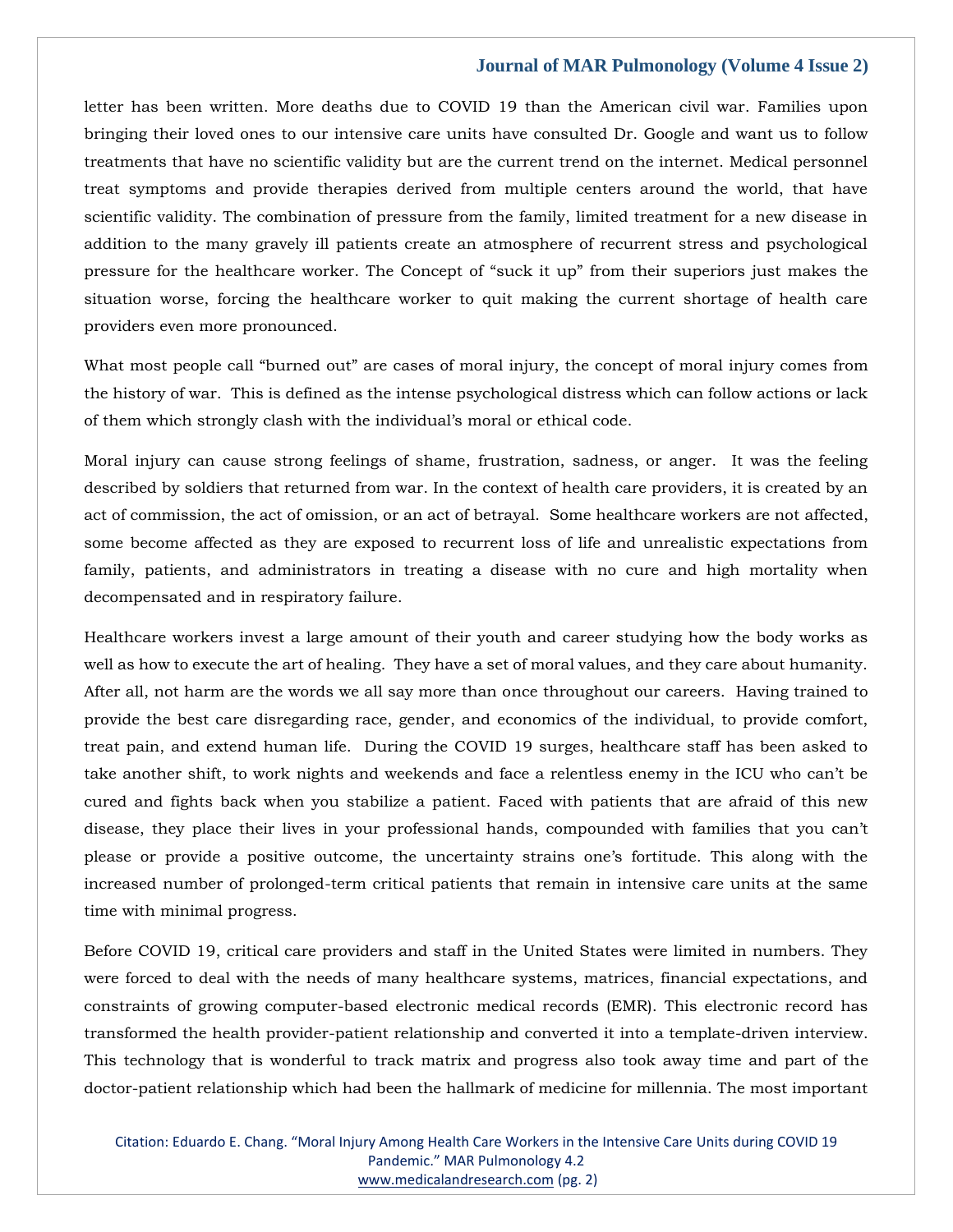#### **Journal of MAR Pulmonology (Volume 4 Issue 2)**

thing in the encounter became to enter the orders, set up the power plants and fill information in the templates. This information is required for billing, chart completion, and to prevent litigious situations. Leaving less time for patient care as electronic chart completion is time-consuming.

As the health care providers continue to be exposed to unrealistic expectations from our health care system. Faced with a disease with no cure, high mortality, and unrealistic expectations from families. Many quit and were replaced by temporary workers. Hospitals in America relied on travel staff both nurses and physicians to fill the thinning ranks within the ICU. This lowers the morale of nurses and physicians as the new travelers may get paid double or more than the person who has been present for decades, adding to the psychological injury of the fatigued healthcare worker.

In a post-COVID 19 world, medicine in America needs to change. The societies of critical care nursing and societies of critical care medicine have projected a large exit of practitioners and nurses that want to leave the profession. The attrition diminishes the number of good people that sacrificed their youth, time, and family to provide bedside care for our critically ill; they need to be protected and listened to. There needs to be a means of providing moral support to assist them and allow for staff retention.

Moral injury is what front-line healthcare workers are suffering. Many nurses and physicians in the ICU suffer the symptoms of burnout, exhaustion, cynicism, and decreased productivity. Many physicians in this pandemic in America have reported at least one of the above symptoms. This pandemic has stressed the American medical system.

The problem is larger than burned-out providers, the system itself is broken. What the front-line workers are experiencing is moral injury. In essence, when the provider sees actions that are perpetrating, failing to prevent, or bearing witness to actions that transgress deeply held beliefs. The moral injury that we are witnessing in our hospitals is equivalent to seeing someone being killed over and over in the field of battle. With time some will adapt, and others may develop the equivalent of posttraumatic stress disorder (PTSD). What many nurses and physicians are experiencing is the failure to consistently meet patients' vital needs, to save lives. No one goes to school for 15 years to be an intensivist in America or 6 to 8 years to be an ICU nurse to see people die over and over for a prolonged period. Intensive care medicine trains one to be prepared for the possibility of the patient's death, but a consistently high number of deaths for patients that have been on the unit for at time months is different.

Before COVID most hospitals in American had been driven by profit, competition and improving offered services. They all look at financial considerations, electronic health records, filling out the matrix for quality improvements while practicing legal protective medicine. COVID pushed a very broken system into a situation where over 50 percent of ICU care nurses are considering quitting. An already limited medical specialty field has many physicians retiring, pursuing other areas of medicine or business. This group of professionals are highly educated and can change careers. These fields were already short on staff before COVID 19 and will remain short-staffed in the years to come.

Citation: Eduardo E. Chang. "Moral Injury Among Health Care Workers in the Intensive Care Units during COVID 19 Pandemic." MAR Pulmonology 4.2 [www.medicalandresearch.com](http://www.medicalandresearch.com/) (pg. 3)